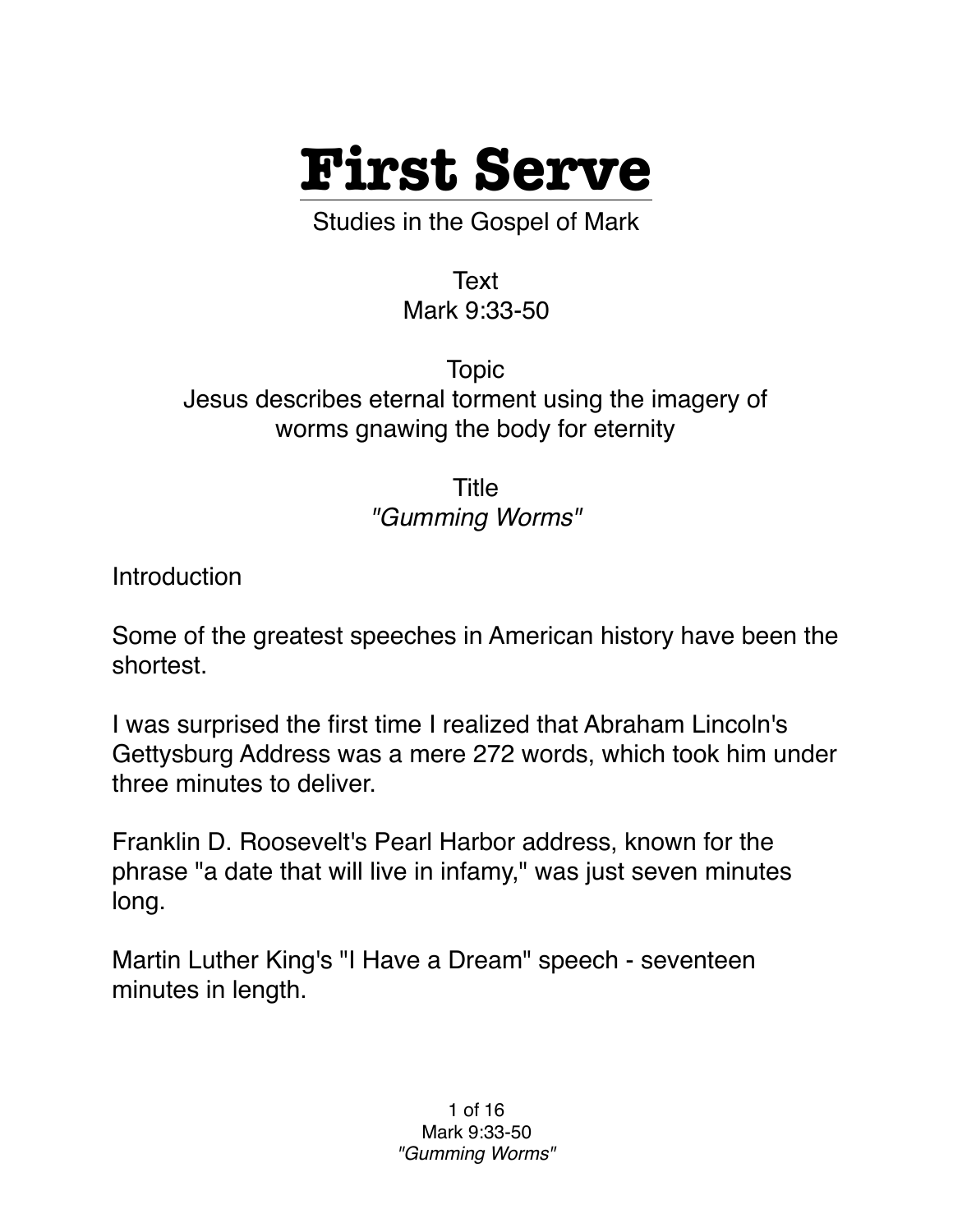There's a saying among writers, "concise is nice." It's not easy to be concise, however; you have to work harder at it than if you ignored time constraints.

Jesus was the greatest teacher of all time. Fully God and fully human, filled with the Holy Spirit, He had the greatest content, and the greatest authority, of any teacher, ever.

Jesus was concise. The Sermon on the Mount, which is one of Jesus' longer talks, can be recited in under thirteen minutes.

The words in red in our text today can be recited in about two minutes. I'll organize my thoughts about what Jesus said around these two points: #1 Always Choose Last First, and #2 Never Forget Fire Lasts.

#1 Always Choose Last First (v33-41)

If I were to ask you to name one of Jesus' primary teaching methods, you'd most likely say *parables*.

It's true; Jesus taught by use of parables. But He also extensively used *paradox*.

A paradox is a true statement that either is contrary to conventional wisdom, or is seemingly absurd.

Here are three examples of Jesus' paradoxes:

• To save your life, you must lose it. "Whosoever shall seek to save his life shall lose it; and whosoever shall lose his life shall preserve it" (Luke 17:33).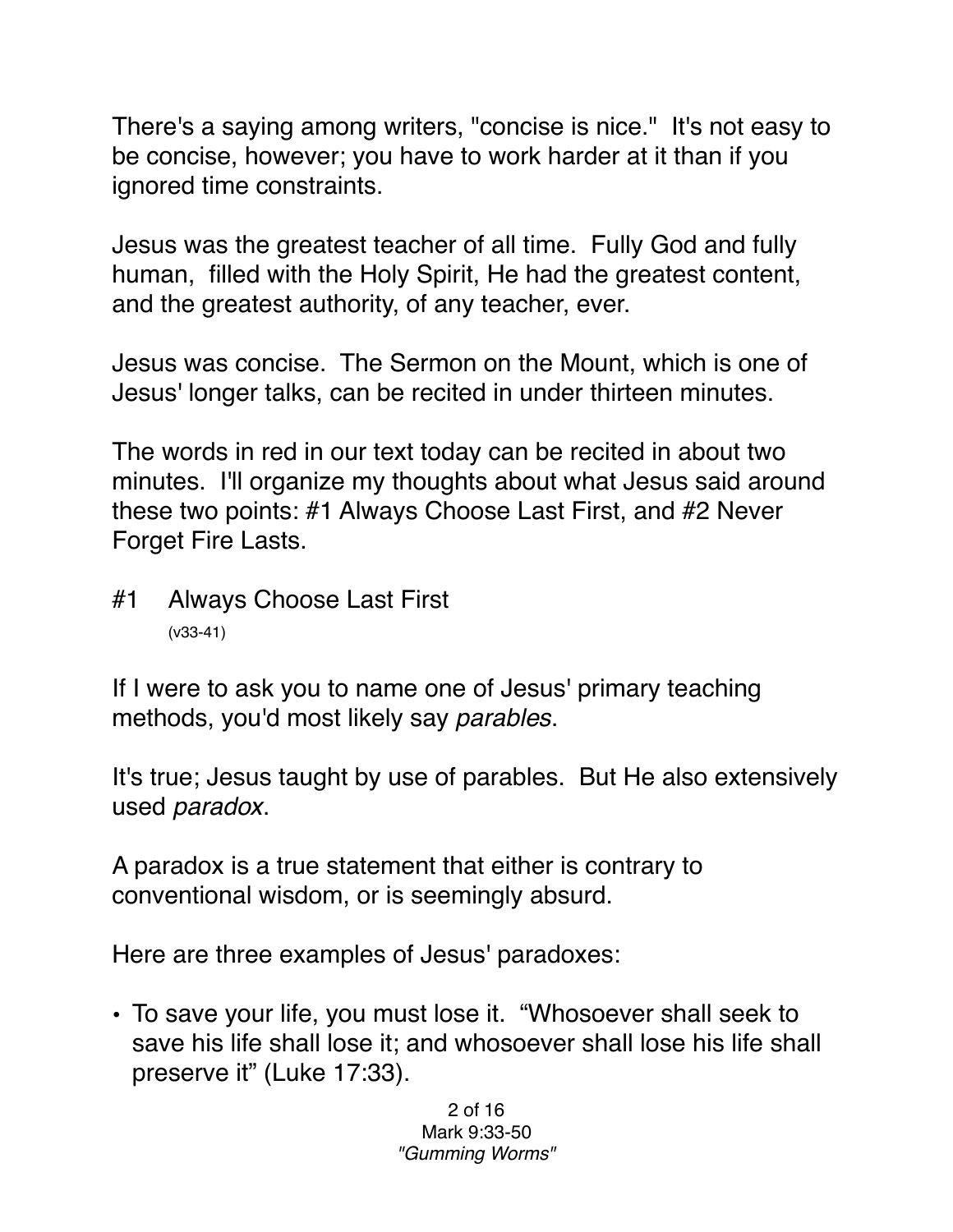- To reign, we must serve. "Well done, thou good and faithful servant: thou hast been faithful over a few things, I will make thee ruler over many things" (Matthew 25:21).
- To be exalted, we must become humble. "And whosoever shall exalt himself shall be abased; and he that shall humble himself shall be exalted" (Matthew 23:12).

The paradox Jesus introduces in our text today is that if you desire to be first, choose to be last.

Mar 9:33 Then He came to Capernaum. And when He was in the house He asked them, "What was it you disputed among yourselves on the road?"

I'm loud. I forget that I am loud. I think people can't hear me, but they can. It's sometimes embarrassing for Pam.

Jesus overheard His guys disputing. How very sad, for the Lord. The twelve did not seem to be sensitive to how Jesus must have been feeling. The Lord had just told them He was going to be betrayed and killed. You'd think they would want to minister to Him in some way - not disappoint Him by arguing amongst themselves.

One of the most penetrating questions we can ask ourselves is "what was it you disputed among yourselves?" Whether it is at a Board Meeting, or a Bible study, or some other gathering, we must consider how our disputing might affect the heart of our Savior, as well as our witness to the church and in the world.

Mar 9:34 But they kept silent, for on the road they had disputed among themselves who would be the greatest.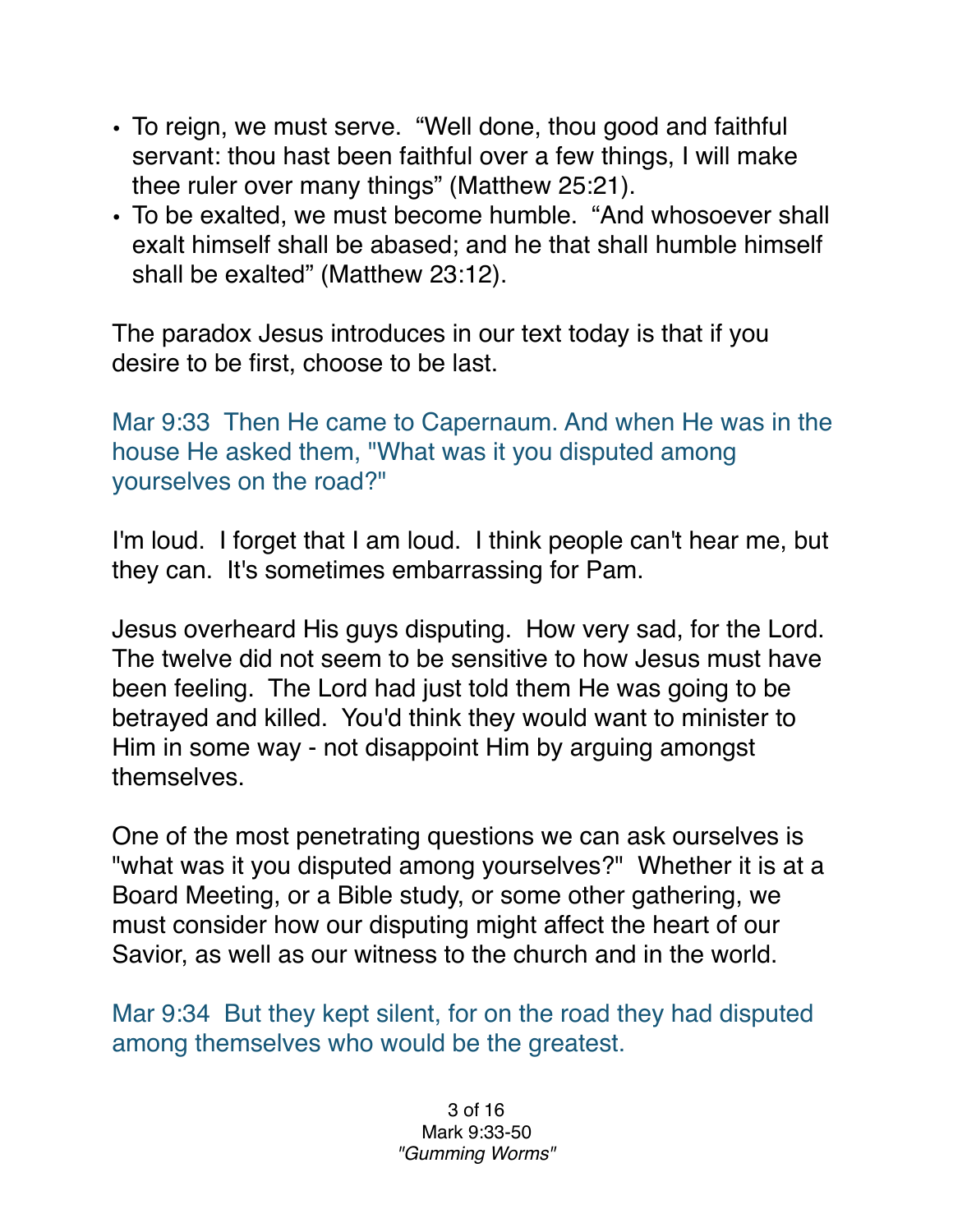I'm astonished by this. Jesus asked twelve grown men, who had dedicated themselves to following Him, who were submitted to Him, a direct question. **Not one of them answered Him.** It seems rude and disrespectful.

BTW - Make note of the fact they didn't consider Peter "the greatest." He was not their leader. He would become more prominent after Pentecost, as a spokesman. But, even then, James, the half-brother of Jesus, seems to have been the more prominent leader in the church at Jerusalem.

They were thinking only of the Kingdom. If Jesus were about to establish the Kingdom, He'd need to be filling positions very soon. Since they were the King's special twelve, certainly they'd be administrating the Kingdom *with* Him, and *for* Him.

Mar 9:35 And He sat down, called the twelve, and said to them, "If anyone desires to be first, he shall be last of all and servant of all."

Might as well read "if" as "since," because they *were* desiring to be first.

They wanted to be "first" among others in the sense of being over them. It's a part of human nature to want to advance. It's not always a bad thing, out in the world.

But in service to Jesus, you should want to be first in a spiritual sense. Always exercise your choice to be the last, and the least.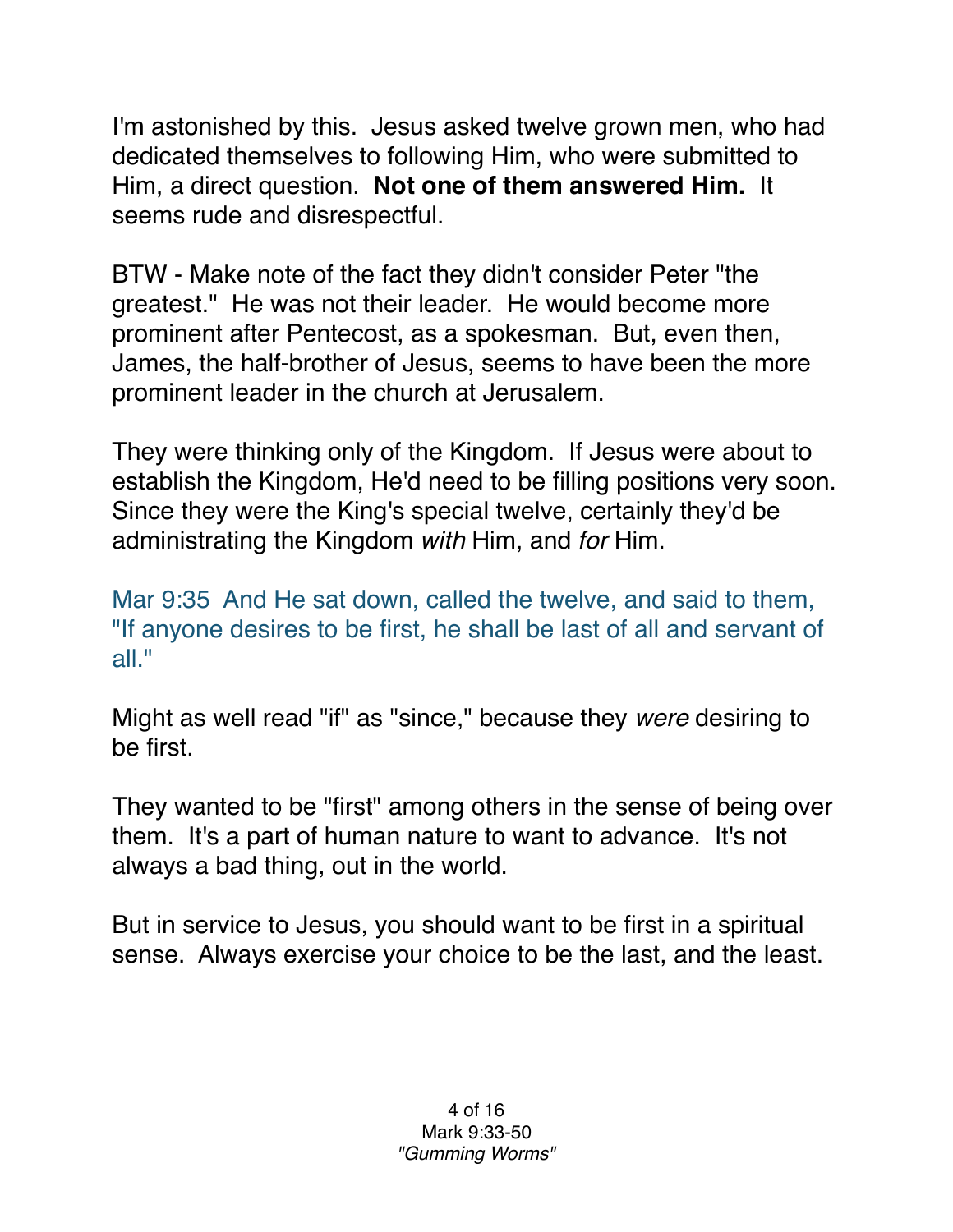It's what Jesus did. He left Heaven to come to earth as a man in order that He might serve mankind as our sacrifice for sin on the Cross. If anyone embodied being last of all, and least of all, it was the Lord.

Mar 9:36 Then He took a little child and set him in the midst of them. And when He had taken him in His arms, He said to them, Mar 9:37 "Whoever receives one of these little children in My name receives Me; and whoever receives Me, receives not Me but Him who sent Me."

The Kingdom of God on earth was going to be postponed. As the New Testament unfolds, you see that, instead of a kingdom, the church is described as a household of faith.

Instead of ruling over men in the Kingdom, in the intervening church age, the disciples would need to treat people the way you'd treat children in your family.

They weren't going to reign over subjects; they were going to receive saints, nurturing them, and building them up.

Jesus said that to the extent a disciple receives the saints in this way, he is receiving Himself, and God the Father.

One of the twelve, John, was either confused or felt like complaining:

Mar 9:38 Now John answered Him, saying, "Teacher, we saw someone who does not follow us casting out demons in Your name, and we forbade him because he does not follow us."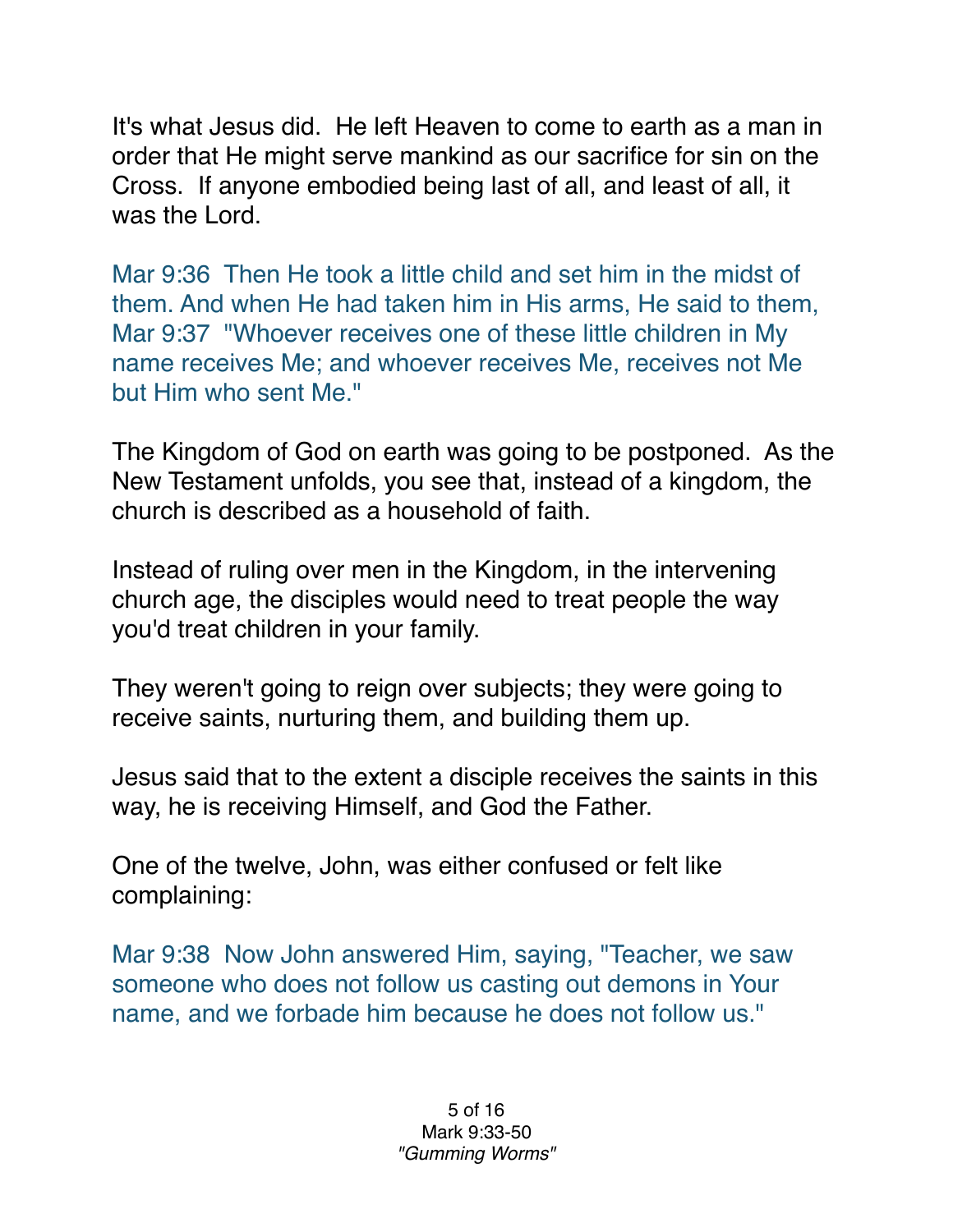"Does not follow us" is intended to communicate, "he's not part of our group." He was not one of the twelve. After all, weren't the twelve special? Weren't they personally chosen by Jesus, in cooperation with the Father?

This was profoundly immature. After all, the twelve travelled with Jesus; they lived with Jesus; they had immediate access to Jesus. John was part of an inner circle, along with his brother, James, and Peter, that was with Jesus on certain amazing occasions - like the raising from the dead of a little girl, and the Mount of Transfiguration. These guys were super-privileged.

Yet John was complaining that someone was being used by God to deliver the oppressed from demons. It's the kind of thinking you have if you're more about the *gifts* than you are the *Giver*.

Mar 9:39 But Jesus said, "Do not forbid him, for no one who works a miracle in My name can soon afterward speak evil of Me. Mar 9:40 For he who is not against us is on our side.

God wasn't just working through the twelve. He had genuine believers throughout Israel, who were also preaching the Gospel, and performing miracles.

Missionaries to places where no one has ever brought the Gospel often report God has already been working among the people. Never underestimate the Lord's reach.

Jesus assured John that this man would not "speak evil" of Jesus. He wasn't a satanic counterfeit, who would perform a miracle only to draw folks away. He was "on [their] side" in the cosmic conflict.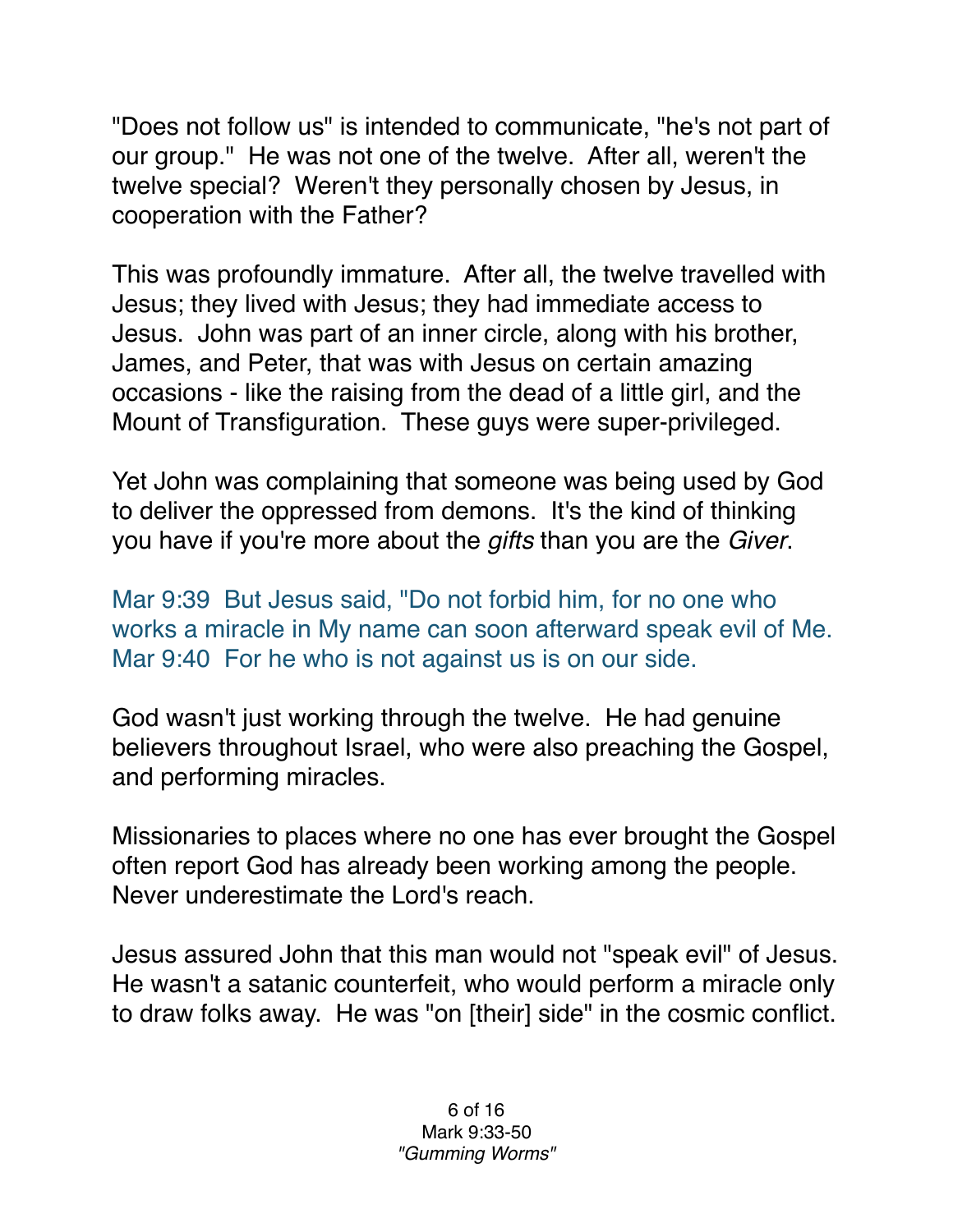Christians are all on the same side. Sadly, you wouldn't know it at times from observing us. Within churches, and between churches, there is too much disputing over non-essential issues. We don't have to agree on everything to stand united, on the same side, against the devil, and for the Gospel.

Mar 9:41 For whoever gives you a cup of water to drink in My name, because you belong to Christ, assuredly, I say to you, he will by no means lose his reward.

John thought the twelve should have exclusive rights to minister in Jesus' Name. Jesus pointed out they the twelve were often ministered to by others. They received the hospitality of other believers, as they travelled. The implication was that all service to the Lord, no matter how small, was equal. The disciples were not greater than the average follower.

The mention of "reward[s]" is a subtle reference consistent with the change in plans. With the Kingdom postponed, believers should not be looking for positions before the throne of Jesus on earth, but be looking ahead to being rewarded at the Reward Seat of Jesus in Heaven.

The principle, "Always Choose Last First," would have prevented the disciples from the mistakes they made:

- There would have been no possibility of a dispute concerning greatness if they were choosing last first.
- There would be no complaining about someone from outside their group delivering people from demons if they were choosing last first.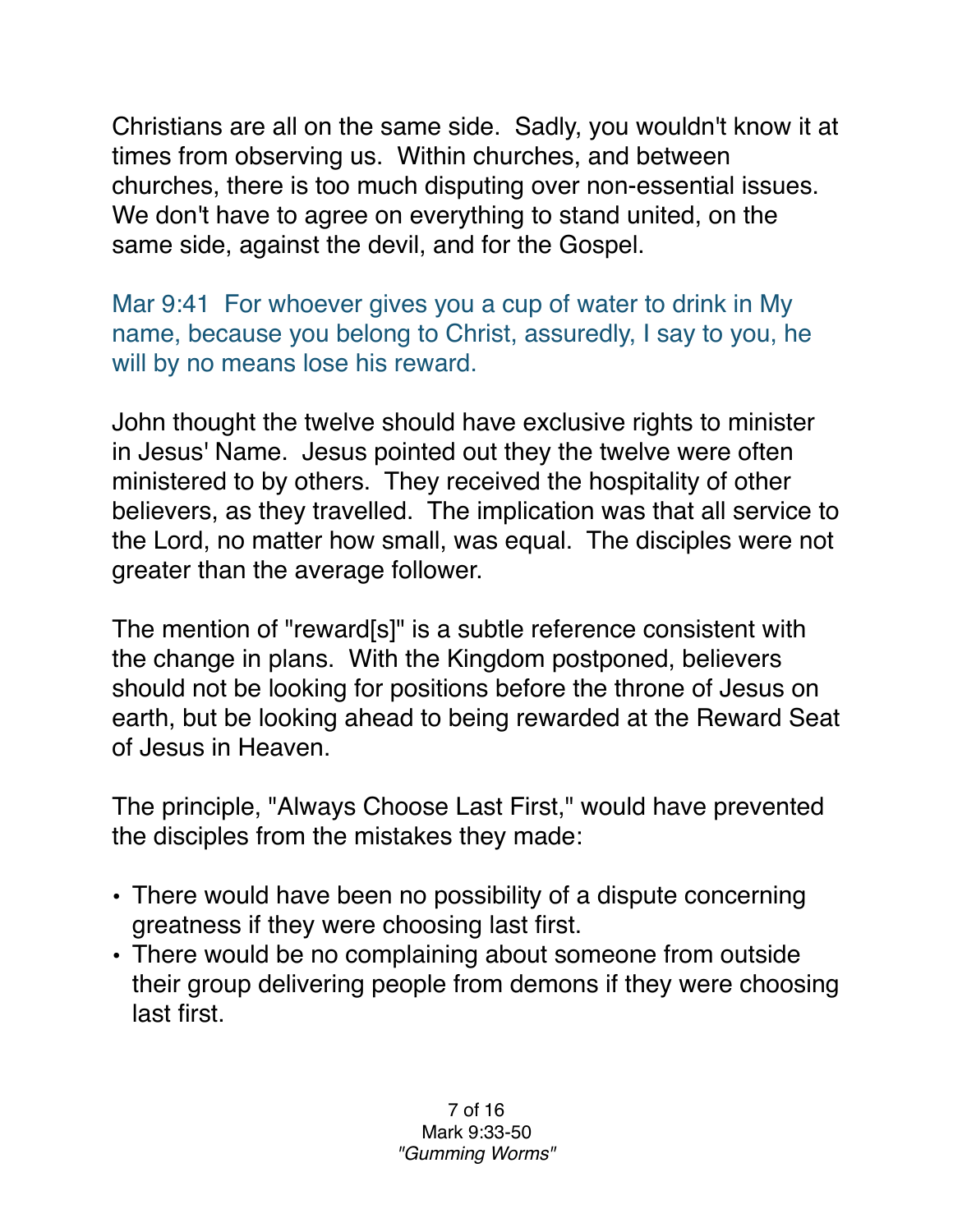Many of the practical issues we struggle with are resolved by choosing last first.

Above all, we should enjoy the relationship we have with Jesus, not comparing ourselves to others.

Our roles do not define our relationship. I'm not closer to Jesus because I'm a minister. A missionary is not closer to Jesus than I am because he or she is out in the field.

We are each encouraged to, "draw near to God and He will draw near to you" (James 4:8).

#2 Never Forget Fire Lasts (v42-50)

You're probably aware that Jesus spoke more about Hell and eternal conscious torment than anyone else in the Bible. It's been estimated that He spoke of Hell three-times as much as He did about Heaven. It prompted one person to say, "Jesus mentioned Hell and destruction in forty-six verses; *we don't need to know Greek to be able to clearly see Hell is real and eternal."*

I was surprised by a commentator I trust who pointed-out that when Jesus spoke of Hell, it was always to *believers*, not to *nonbelievers*.

While I'm not 100% sure of that, one thing **is** true: In our text, Jesus speaks of Hell and eternal conscious torment *to believers.*

Is it because we can still go there? No; a born-again believer has been delivered from sin and Satan, death and Hell.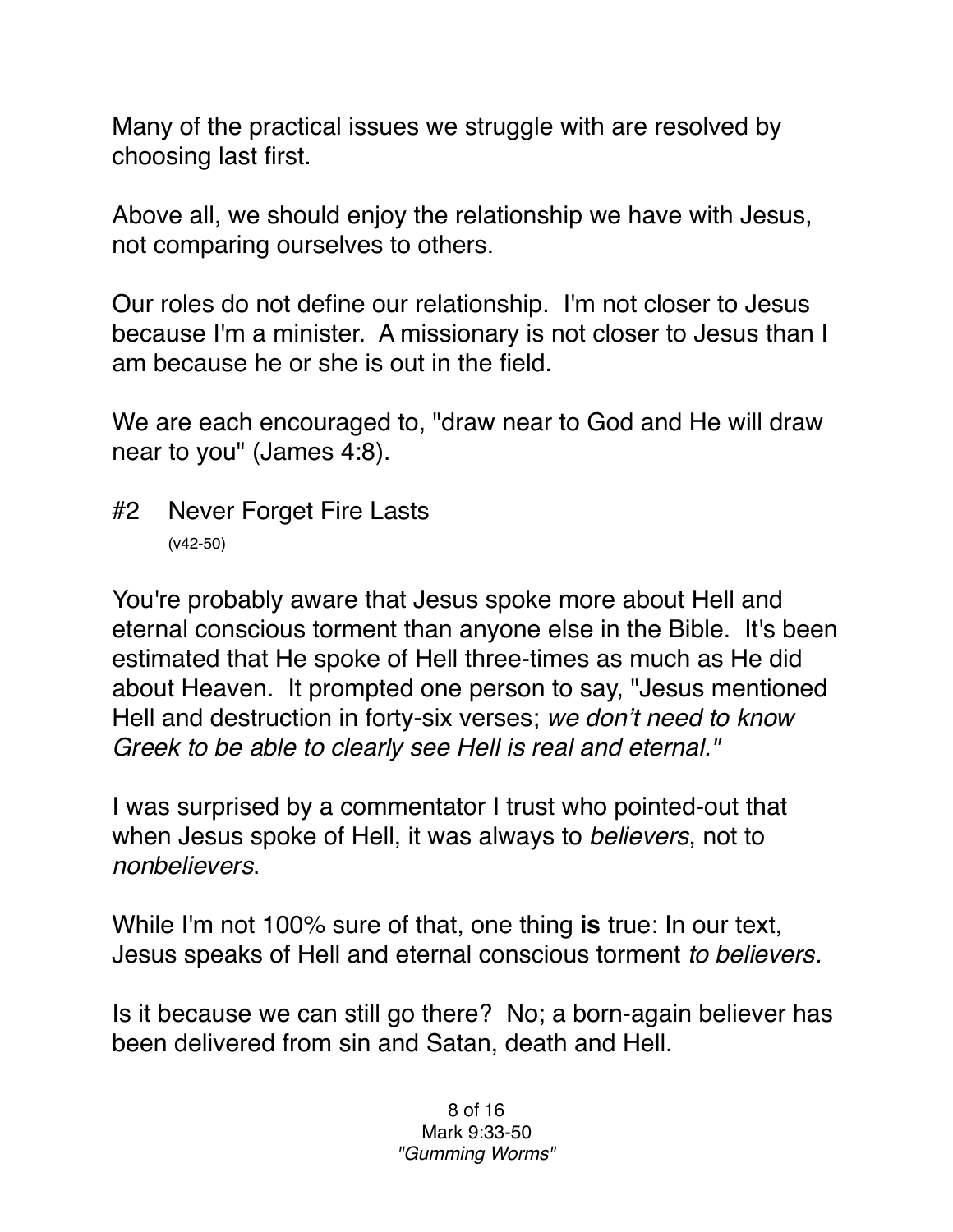So how are we to understand this warning?

Maybe an illustration will help. Most of us have seen, or are at least familiar with, the film, *Saving Private Ryan*. General George Marshall is informed that three of the four brothers of the Ryan family were killed in action and that their mother is to receive all three telegrams in the same day. He learns that the fourth son, Private First Class James Francis Ryan, is missing in action somewhere in Normandy. Marshall orders that Ryan must be found and sent home immediately.

Ryan is found, and makes it safely home, but not without significant loss of life among his rescuers. The captain who led the patrol to find Ryan, John Miller, is one of the casualties. As he lay dying, he says to Ryan, "James... earn this. Earn it."

If you are a Christian, it's because God mounted a rescue mission to find you, and to save you, amidst the ongoing spiritual warfare on planet earth. Your Savior suffered significantly on the Cross during the rescue. Because of what He did, you are delivered from sin and Satan, death and Hell.

Make it count. Walk in the victory Jesus has won for you. Live in such a way that you will "earn" spiritual rewards.

Then think of yourself as part of the spiritual band of brothers that is out on patrol, in the conflict, seeking to bring the Good News of salvation to those who are yet perishing.

I think Jesus spoke to believers about Hell to remind us of our rescue from it; and so that we will remember the seriousness of preaching the Gospel to those who are oblivious to Hell, but who are on the broad road that leads to Hell.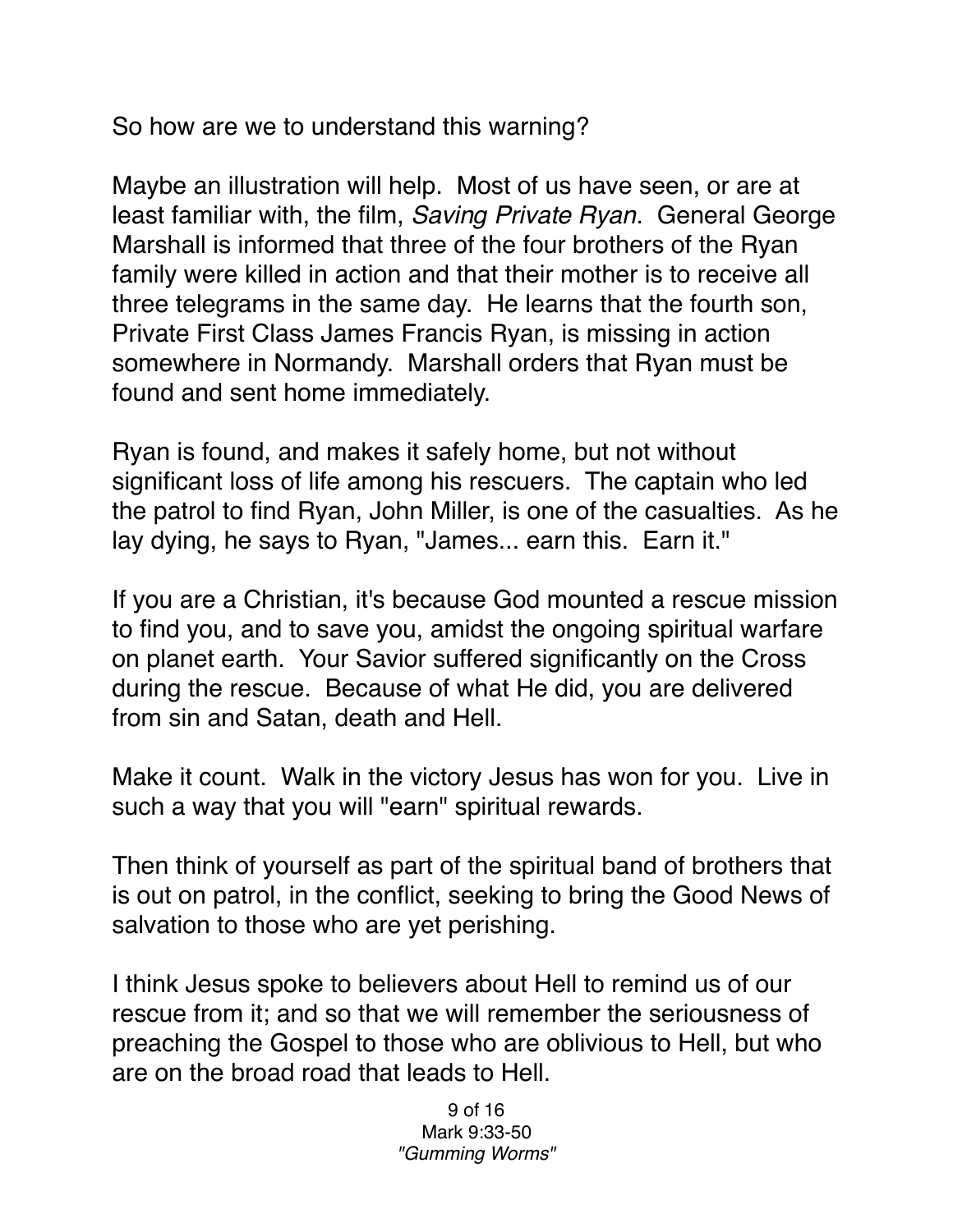In a way, Hell is more terrifying to a believer who has been delivered from ever going there, than it is to a nonbeliever, because you fully understand the very real danger you were in, that your unsaved loved ones are still in, along with the rest of lost humanity.

Mar 9:42 "But whoever causes one of these little ones who believe in Me to stumble, it would be better for him if a millstone were hung around his neck, and he were thrown into the sea.

Jesus continued with the illustration that saints were to be nurtured like you would children in your family. Unfortunately, you can also "stumble" them. You can hinder their spiritual growth even cause them to backslide.

Why this millstone imagery? I think it is to convey the simple truth that you should be as far from ever stumbling God's saints as possible. Someone weighted-down by a 100-pound millstone, then sunk to the sea floor, is as far away as possible. There's no way he or she is going to stumble anyone. That's the idea.

In horror films, often the person who turns into a monster will lock themselves away in order to not harm others. That's the idea here.

How does this work out in practice? I'll give one example. It is somewhat typical of believers who have certain liberties in Jesus to exercise them indiscriminately. According to Jesus, **you can never act indiscriminately as a Christian**. You can never act without careful judgment because of the seriousness of stumbling saints. Lock yourself away and do them, if you must.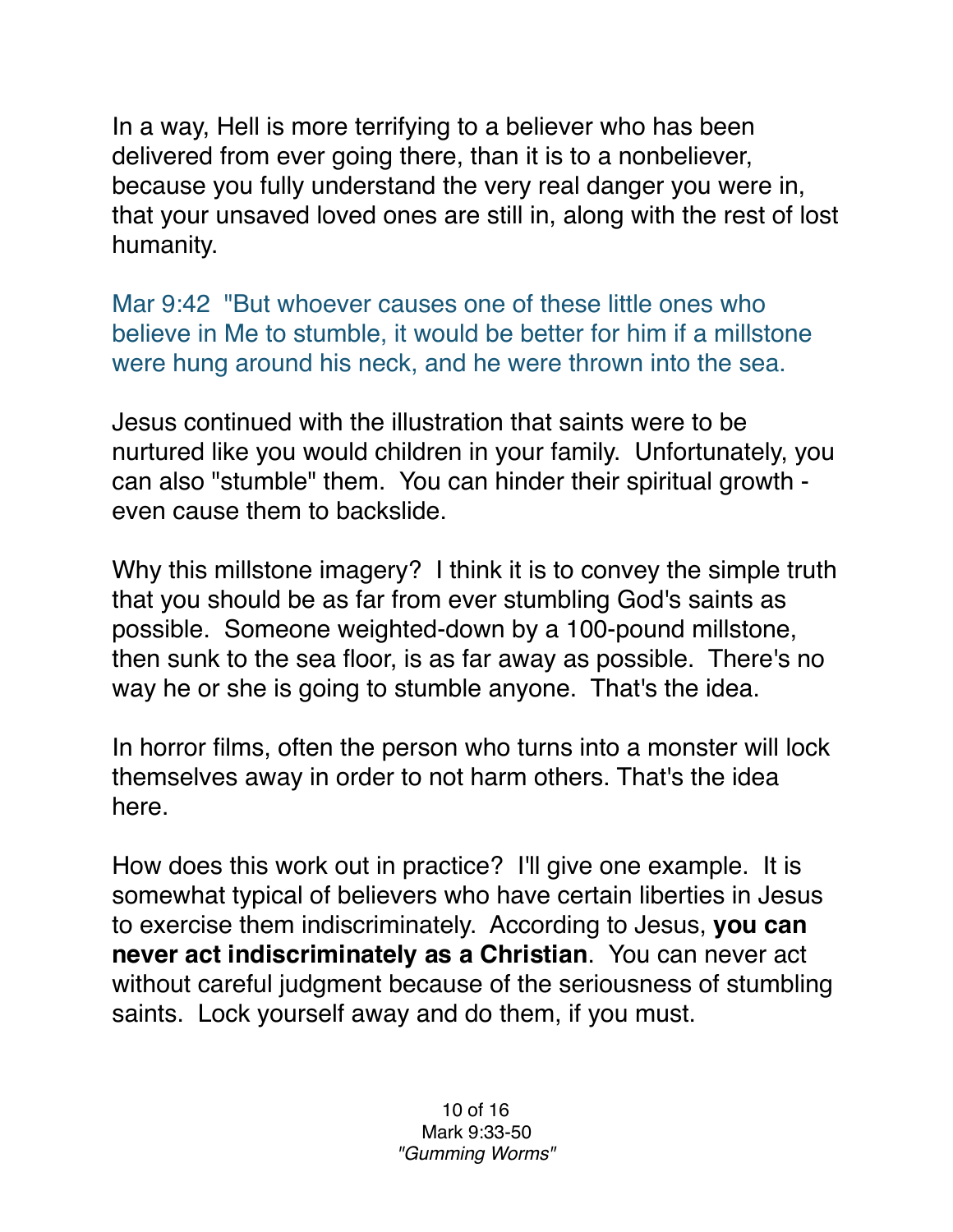Jesus next explains that you should beware of stumbling blocks in your own path.

Mar 9:43 If your hand causes you to sin, cut it off. It is better for you to enter into life maimed, rather than having two hands, to go to hell, into the fire that shall never be quenched -

Mar 9:44 where 'THEIR WORM DOES NOT DIE AND THE FIRE IS NOT QUENCHED.'

Mar 9:45 And if your foot causes you to sin, cut it off. It is better for you to enter life lame, rather than having two feet, to be cast into hell, into the fire that shall never be quenched -

Mar 9:46 where 'THEIR WORM DOES NOT DIE AND THE FIRE IS NOT QUENCHED.'

Mar 9:47 And if your eye causes you to sin, pluck it out. It is better for you to enter the kingdom of God with one eye, rather than having two eyes, to be cast into hell fire -

Mar 9:48 where 'THEIR WORM DOES NOT DIE AND THE FIRE IS NOT QUENCHED.'

For a teacher Who was always concise, to repeat a phrase no less than three times is pretty significant. Let's start there.

The Greek word translated as "Hell" is *Gehenna*, and is a combination of two Hebrew words meaning "Valley of Hinnom." It is a place south of Jerusalem where children were once sacrificed to the pagan god Molech. Later, during the reforms of King Josiah, the site became Jerusalem's refuse dump where fires burned continually to consume maggot-infested garbage and human waste.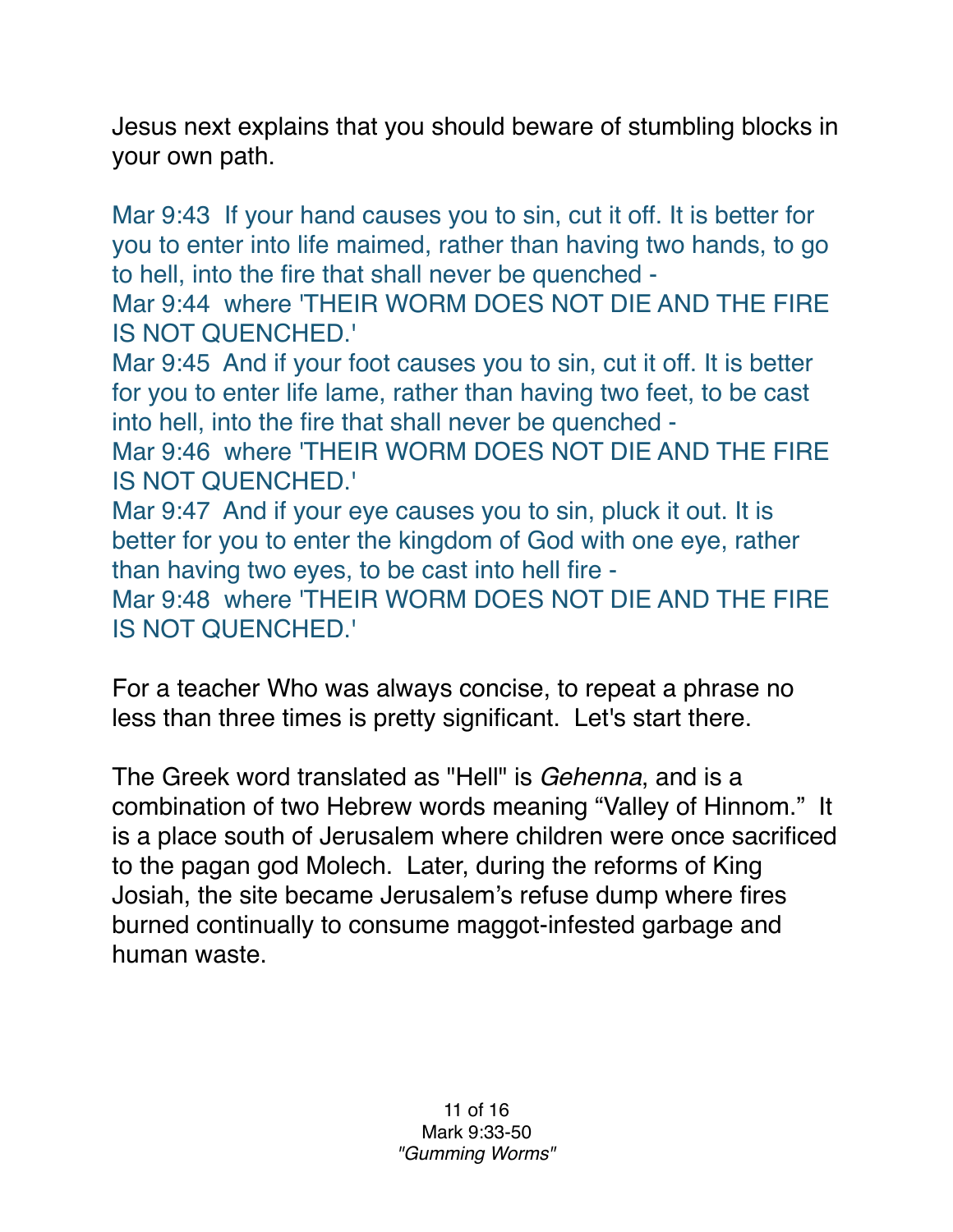In Jewish thought the imagery of fire and worms at Gehenna vividly portrayed the place of future eternal punishment for the wicked. Hell is *like* Gehenna. It is an awful, foul place on the earth that can illustrate Hell, to a small extent.

Hell, however, is eternal, and it's suffering is eternal conscious torment:

- The "worm does not die" seems to suggest eternal *internal* torment.
- The "fire is not quenched" seems to suggest eternal *external* torment.

I'll mention in passing that it has become popular among Christians to try to argue, from the Bible, that there is no Hell - no place of eternal conscious torment. The most popular of the positions is *Annihilationism*, where nonbelievers cease to exist.

The plain sense of Jesus' words, here and elsewhere, teach differently. Hell is real, and a place of eternal conscious torment, both internal and external, for those who choose to go there.

Yes, you choose to go there. God loved the world so much that He sent Jesus to die for you, so you need not perish in Hell, but instead receive eternal life now and on into Heaven. To get to Hell, you need to step-over the body of Jesus that blocks the way.

Before I leave the subject of who goes to Hell, let me say a word about the destiny of people who are unevangelized. What if a person never hears about Jesus?

We hold to a biblical position that can be called "The Wider Hope."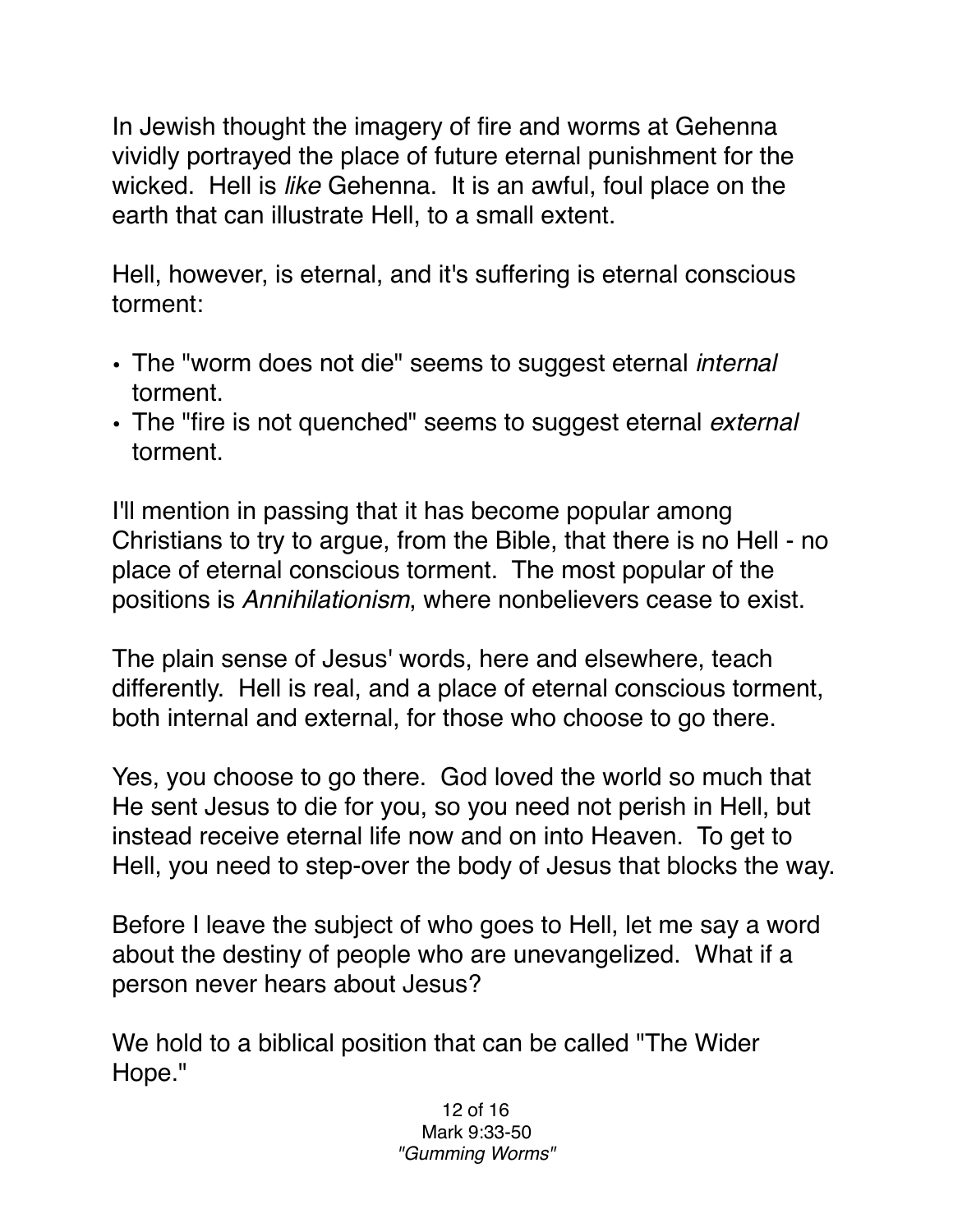We affirm that God, in grace, grants every individual a genuine opportunity to participate in the redemptive work of Jesus, and that no human being is excluded from the possibility of being saved.

Within the Wider Hope camp there are different views on the nature and timing of God's offer of salvation. But they all agree that there is real opportunity to be saved.

The other thing packed into these verses is the amputation of hand, foot, and eye. Jesus didn't need to say He was speaking figuratively because everyone understood that no amount of physical amputation would overcome the source of your sin, which is your flesh.

He was simply, but powerfully, saying that you should take every measure to avoid sin, no matter how radical it might seem.

I can use brand-new believers as an illustration. Not always, but often, immediately after a person is saved, they will make radical changes in their lives.

- They'll pour-out all the booze.
- They'll flush-down all the drugs.
- They'll throw-out all their CD's and most of their Blue Ray discs.

Over time, certain things are reintroduced. Is it always wrong? No, but each of us, in conversation with Jesus, need to determine if it is really something good and profitable, or if it is our hand, foot, and eye lusting back after the sin Jesus died to give us victory over. If it is from lust, from the flesh - **amputate**.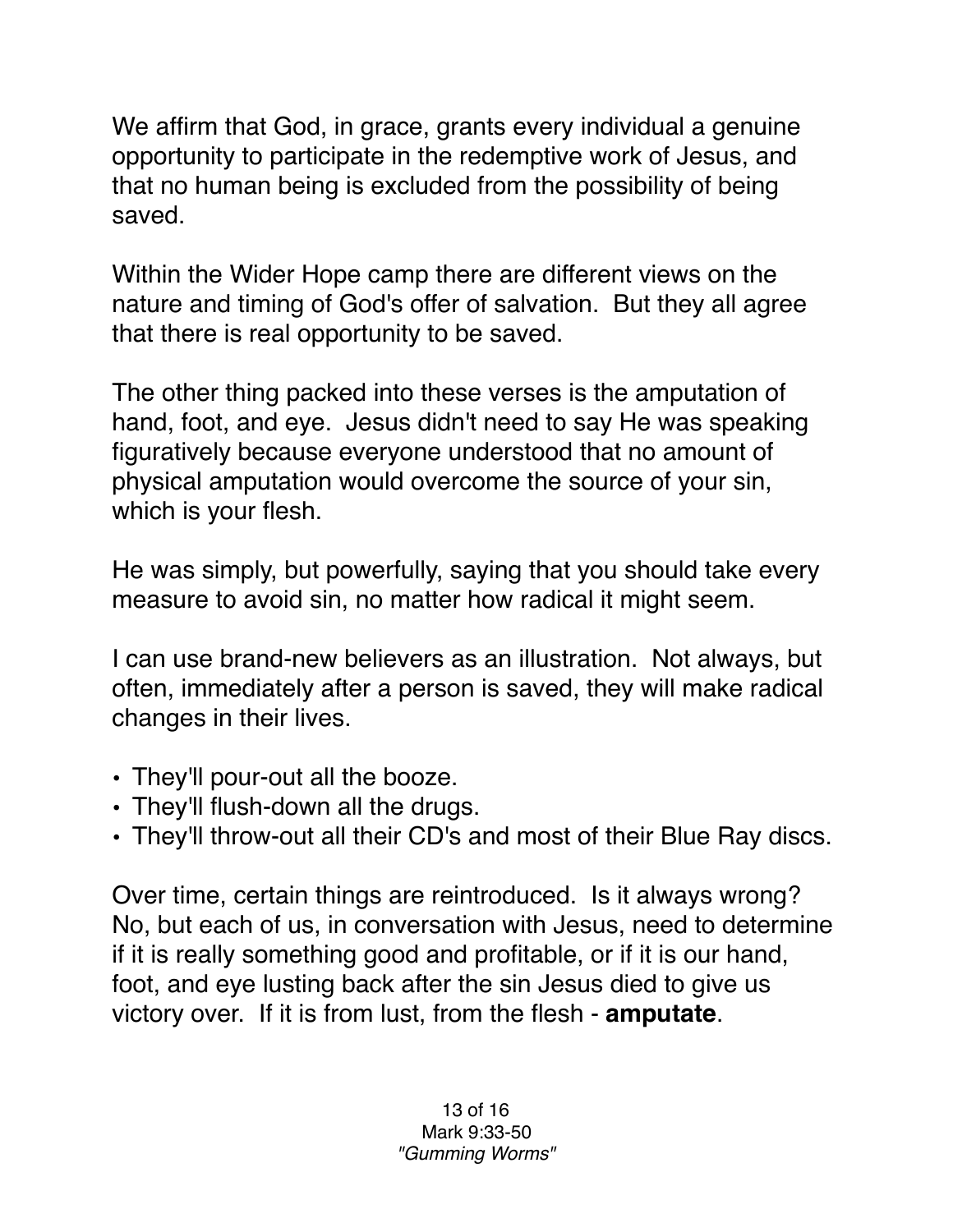The idea, again, is to make the most of the victory that was won for you on the Cross. Jesus suffered and died to set you free from sin; why go back to it?

Mar 9:49 "For everyone will be seasoned with fire, and every sacrifice will be seasoned with salt.

Almost all the commentators mention that verses forty-nine and fifty are the hardest two verses in the Gospel of Mark - if not in all the New Testament.

Notice that "everyone will be seasoned with fire." *Everyone* includes nonbelievers, and it includes believers. Let's talk nonbelievers first.

In context, Jesus had just been describing Hell and it's eternal, unquenchable fire. For nonbelievers - those who die without receiving Jesus, who walk-over His body to get there - Hell's fire will be like a seasoning rubbed all over them, to preserve them.

All nonbelievers from all time will be raised from the dead in a body that will be tormented for eternity.

What about believers? Believers are exposed to a different fire:

• While on the earth, we are exposed to what the Bible describes as "the **fiery** trial which is to try you" (First Peter 4:12). We are told, "in this you greatly rejoice, though now for a little while, if need be, you have been grieved by various trials, that the genuineness of your faith, being much more precious than gold that perishes, though it is tested by **fire**, may be found to praise, honor, and glory at the revelation of Jesus Christ..." (First Peter 1:6-7).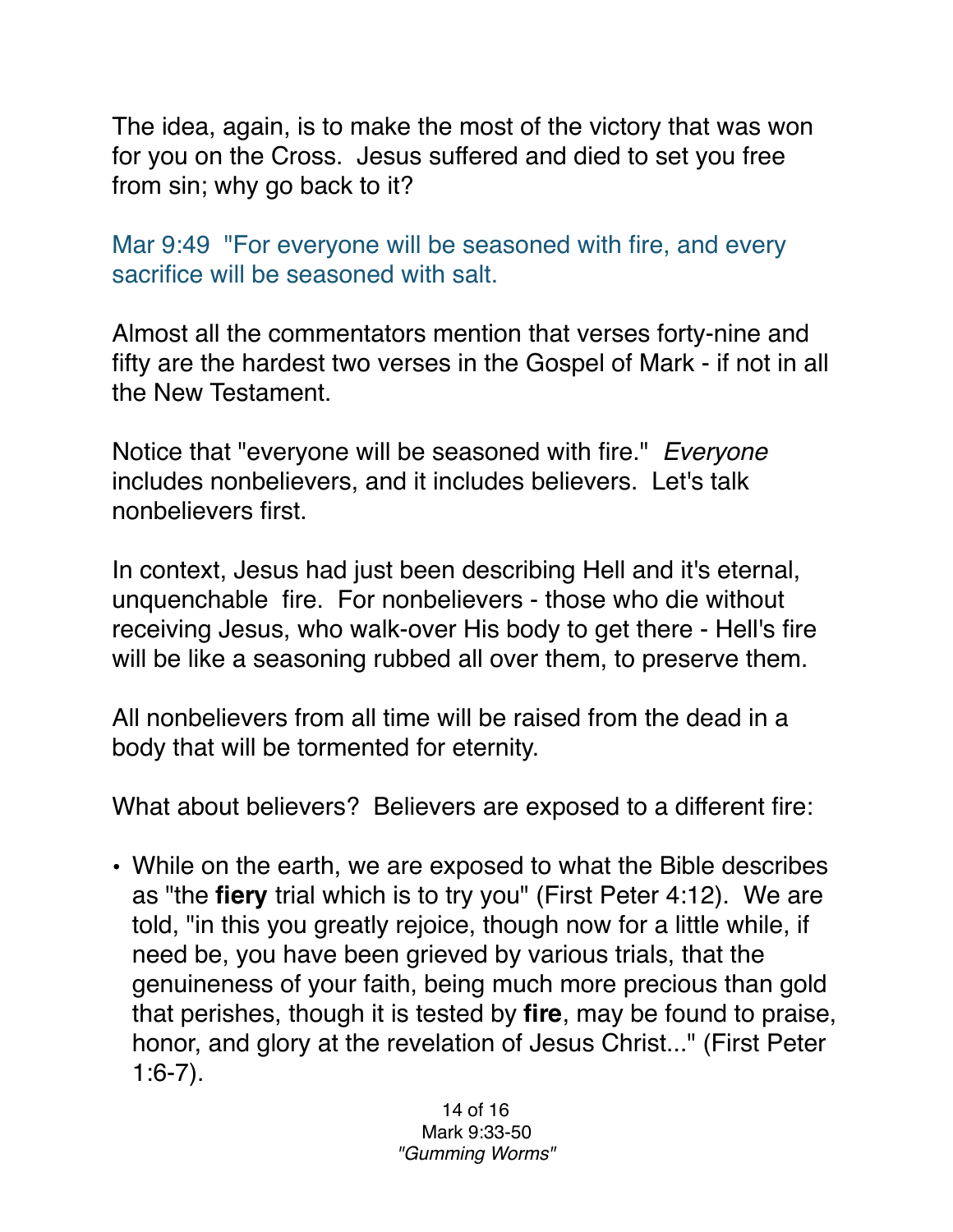• When we go to be with the Lord, after our death or after the rapture, "each one's work will become clear; for the Day will declare it, because it will be revealed by **fire**; and the **fire** will test each one's work, of what sort it is. If anyone's work which he has built on it endures, he will receive a reward. If anyone's work is burned, he will suffer loss; but he himself will be saved, yet so as through **fire**" (First Corinthians 3:11-15).

Jesus drops the word "sacrifice." I can't help but think of Romans 12:1, "I beseech you therefore, brethren, by the mercies of God, that you present your bodies a living sacrifice, holy, acceptable to God, which is your reasonable service."

You are to present yourself, every day, as a living sacrifice. Add to that the understanding that, every day, you are subject to the refining, purifying fire of trials. The imagery, then, is of yourself on the altar, submitted to God, subject to Heaven's controlled flames.

On the altar, in the fiery trial, you are to be "seasoned with salt." We know what this means, because one of Jesus' most famous declarations to His followers was, "You are the salt of the earth."

Salt was a preservative, and a purifying agent, as well as providing nourishment and flavor. Christians are to be like that, out in the world. We're to be pure salt, making a difference.

According to the really smart guys who wrote *The Bible Knowledge Commentary,* "salt was regarded in the ancient near east as not being destructible by fire."

Can we put all these thoughts together? Yes.